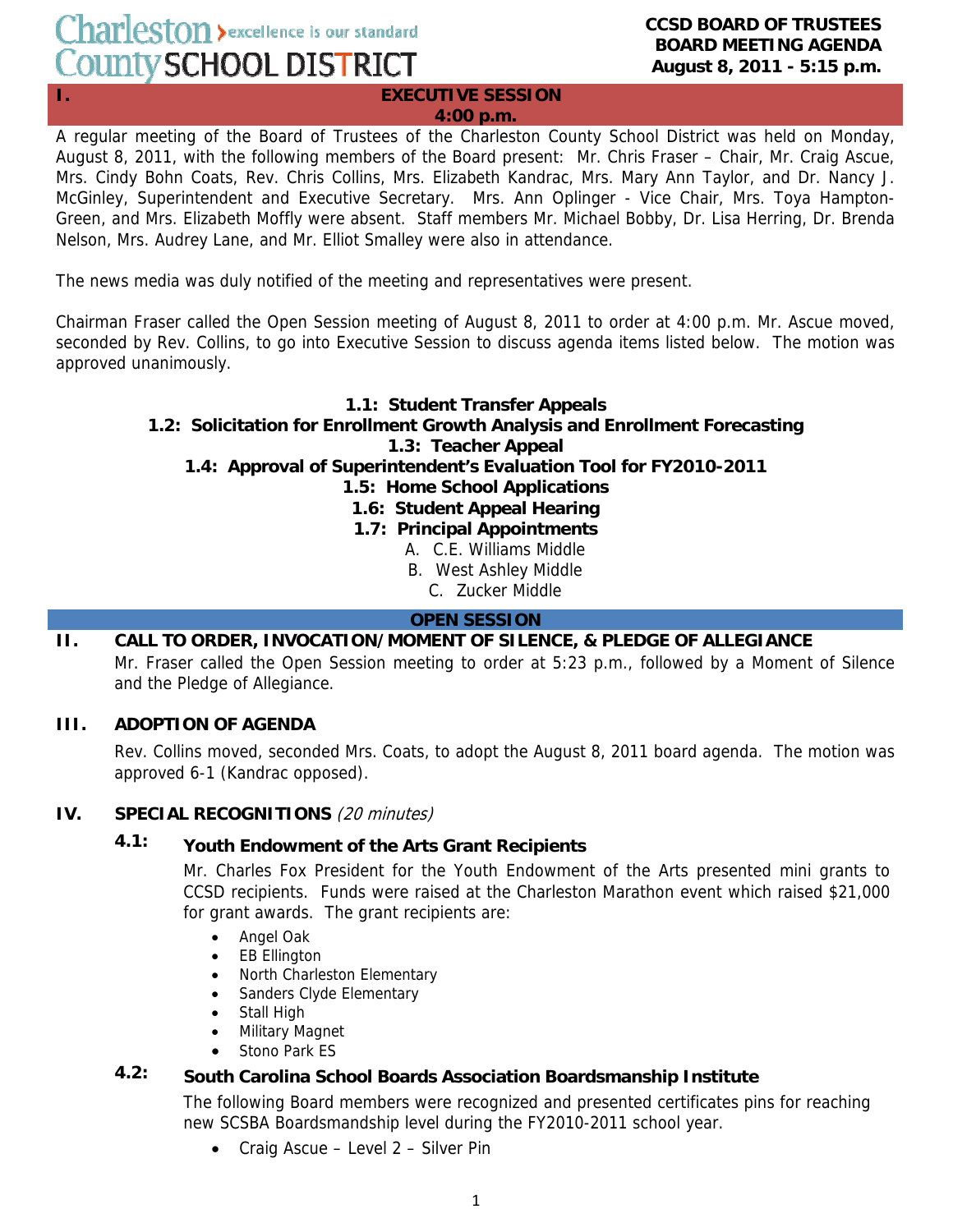- Cindy Coats Level 2 Silver Pin
- Chris Collins Level 2 Silver Pin
- Mary Ann Taylor Level 2 Silver Pin
- Chris Fraser Level 2 Silver Pin
- Elizabeth Kandrac Level 4 Gold Pin
- Mrs. Ann Oplinger will be recognized and presented a silver pin at a future meeting for reaching Level 2.

# **4.3: First Day Festival Proclamation**

Clara Heinsohn read the following proclamation in recognition of the First Day of School.

First Day of School Initiative Proclamation

Whereas, First Day of School is a national celebration which began in 1997 that generates widespread community support for schools and excitement about the beginning of another school year; and

Whereas, currently entering its fourteenth year, the First Day of School Initiative encourages parents to attend with their children on the first scheduled day of school; and

Whereas, the mission and purpose of First Day of School is to celebrate education by hosting special activities and getting parents to come to school with their children on the first day of school each year; make parents feel welcome; encourage their continuing involvement; then reap the benefits as parents, schools, and communities team up to support their children's education; and

Whereas, the best way to connect to our schools is to be there from the beginning and focus attention on the importance of schools in our community; and

Whereas, by having their parents attend the first day of school, the students feel more excited about the beginning of the school year; and

Whereas, in conjunction with the first day of school, Tuesday, August 16, the community will come together to celebrate education at the 14<sup>th</sup> Annual First Day Festival on Sunday, August 14, 2011 from 1 pm – 4pm at Liberty Square at the SC Aquarium and the Charleston Maritime Center; and

Now, Therefore, the Charleston County School Board fully supports and endorses the 2011 First Day of School Initiative.

IN WITNESS WHEREOF, this  $8<sup>th</sup>$  day of August 2011.

## **V. SUPERINTENDENT'S REPORT**

- 2011 school year is one week away. The district is still looking for certified math teachers. Tuesday August  $16<sup>th</sup>$  is the first day of school.
- The Hootie & the Blowfish Roundup is scheduled to be held next week.
- The First Day Festival will be held this Sunday.
- Delta Sigma Theta Sorority recently honored 200 students.
- The district held an upbeat county-wide administrator's meeting last week.
- A meeting with Calhoun Street staff is scheduled for Friday.
- Priorities Effective Teacher and Leadership and Literacy Initiative.
- Reorganization was done and 65 middle management positions have been cut.
- Three major steps in the area of district accountability—an accountability and instructional support log was designed to document services provided (to be shared with Board); administrators are looking at those schools that didn't make AYP and how to address this issue, a directory was developed to list who to call for what.

#### **VI. VISITORS, PUBLIC COMMUNICATIONS (Not to exceed 30 minutes)**

1. Ms. Mary Jane Watson – Town Council Member for Sullivan's Island supports new school on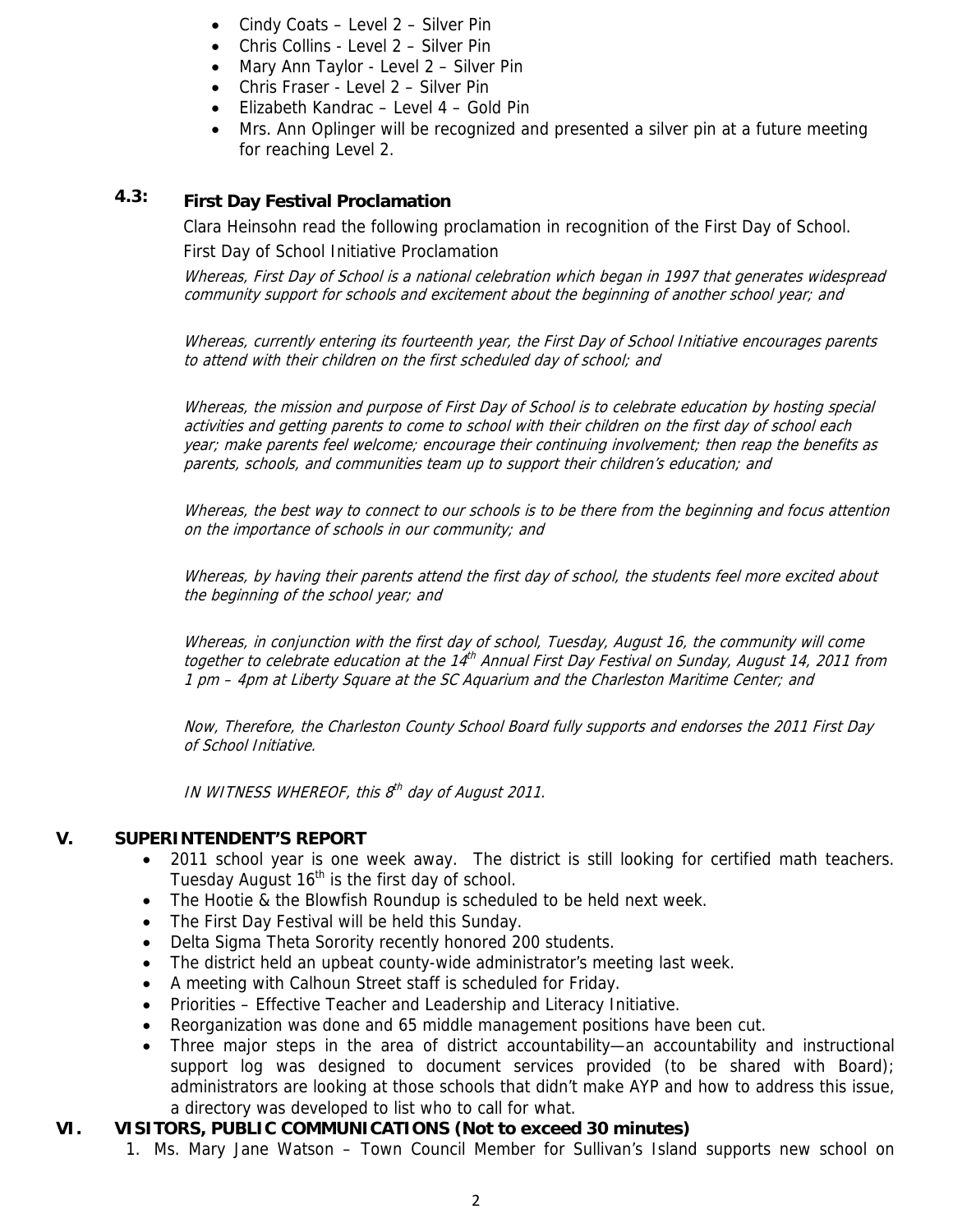Sullivan's Island.

- 2. Mr. Hartley Cooper Shared a letter from the Mayor pro-tem reiterating support from the Town of Sullivan's Island Council to approve a lease agreement in August.
- 3. Ms. Lauren Ziff, a Sullivan's Island parent reaffirmed that the community supports rebuilding of Sullivan's Island Elementary.
- 4. Ms. Ann Huskin addressed the Board regarding the need for a mental help worker at RB Stall High. She said the school does not have funds for this position and urged board to find funds for this much needed position.

Mrs. Kandrac asked for clarification. Mrs. Huskin said mental health worker position help deflate school incidents.

- 5. Ms. Kyle Lamb addressed the Board on behalf of Mayor Summer, who had could not attend the meeting because of another engagement. Principal Grim said a program was needed at North Charleston High to draw more students to the school. The mayor has engaged a broadcasting group to help. Mr. Grimm is putting the best teachers with kids who need most help. Ms. Lamb said Mr. Grimm's energy is infectious and she hopes the community would support him. She also said she is excited about the PASS scores for CE Williams, Mr. Grimm's previous assignment.
- 6. Ms. Gwendolyn Robinson, with the NAACP Executive Board and Citizens united for Public Schools, expressed concerns regarding the appointment of an interim at North Charleston High and the hiring process. She urged the Board to create written policy to address future hiring decisions by second nine week of this year.

# **VII. APPROVAL OF MINUTES/EXECUTIVE SESSION AGENDA ITEMS**

7.1: Open Session Minutes of June 27, 2011, June 30, 2011, and July 26, 2011

 Mrs. Kandrac moved, seconded by Rev. Collins approval of the June 27, 2011, June 30, 2011, and July 26, 2011. The board voted separately on each as shown below:

- June  $27<sup>th</sup>$  approved 6-0;
- June 30 approved 6-0; and
- July  $26^{th}$  approved 6-0.

# 7.2: **1.1 Student Transfer Appeals**

The Board approved student transfer appeals A, B, C to James Island Elementary, E, F, G to Mitchell or a Dist 20 School with space, H, I, J, K, L pending availability of space, M,N, O, P, Q, R to Burke MS, S to James Island Elementary, T, U, V; Denied W, X; Pulled D. The motion was approved 6-0.

## **1.2: Solicitation for Enrollment Growth Analysis and Enrollment Forecasting**

The Board approved a motion to re-solicit the Enrollment Growth Analysis and Enrollment Forecasting. The motion was approved 6-0.

## **1.3: Teacher Appeal**

The Board approved a motion upholding nonrenewal of an annual contract teacher. The motion was approved 6-0.

## **1.4: Approval of Superintendent's Evaluation Tool for FY2010-2011**

The Board approved the Superintendent's Evaluation Tool for FY2010-2011. The motion was approved 5-1 (Kandrac opposed).

## **1.5: Home School Applications**

The board approved six home school applications. The vote was 6-0.

## **1.6: Student Appeal Hearing**

No action was taken.

## **1.7: Principal Appointments**

A. The Board approved the appointment of Ms. Shannon Cook as principal at C. E.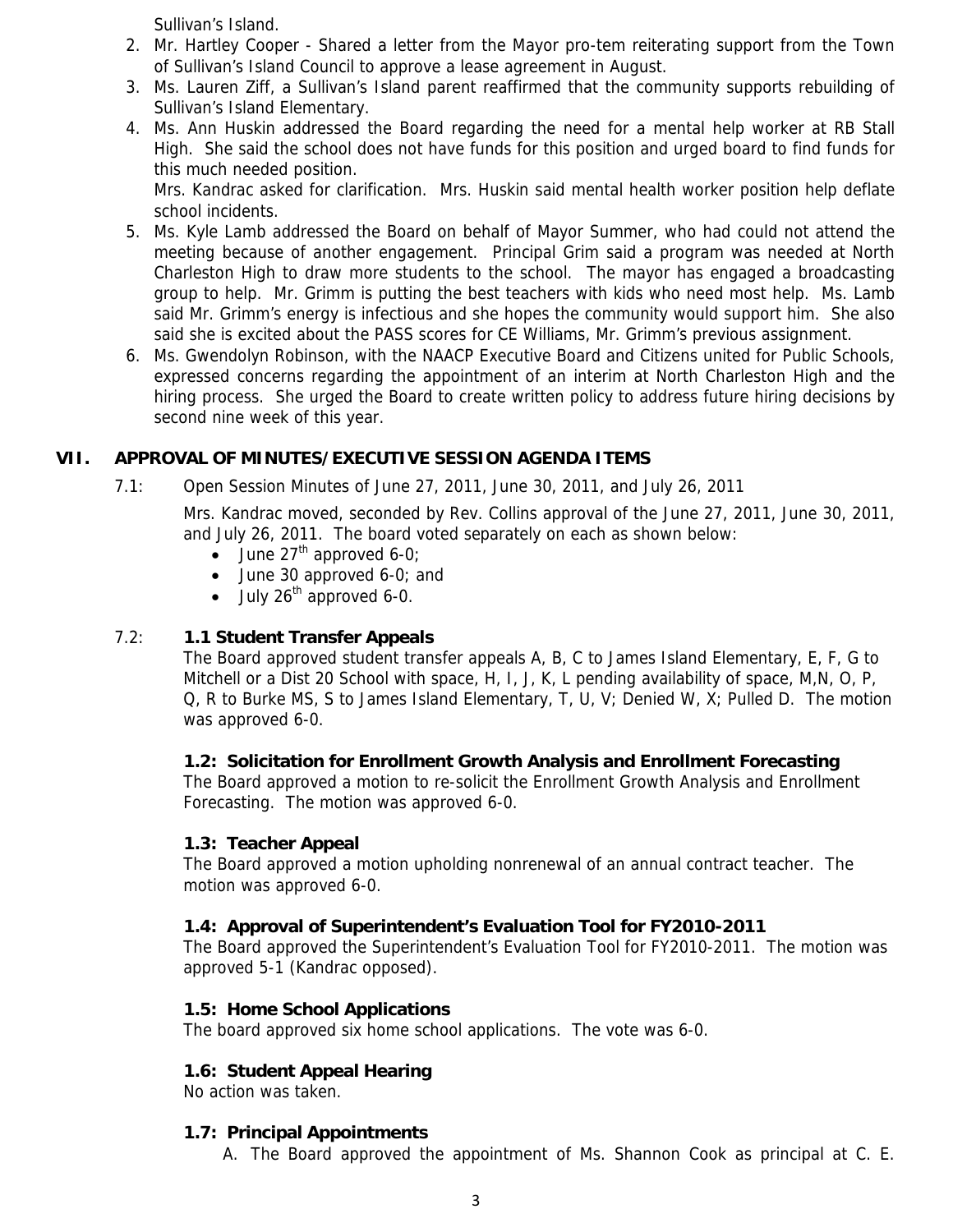Williams Middle. The vote was 6-0.

- B. The Board approved the appointment of Ms. LaCarma Brown as principal at West Ashley Middle. The vote was 5-1 (Taylor opposed).
- C. The Board approved the appointment of Mr. Jay Perlmutter as principal at Zucker Middle. The vote was 6-0.
- 7.3: **Financial Minutes of June 27, 2011, June 30, 2011, and July 26, 2011**  Mrs. Kandrac asked if amounts could be written differently using a less than or equal to sign before the \$75 million. Mr. Bobby said he would amend the report.

In response to a question from Mrs. Coats about the status of the parking lot, Dr. Winbush said it was not finished at this point. However, it's being worked on.

#### **VIII. CAE UPDATE**

#### **IX. MANAGEMENT REPORT(S)**

#### **X. COMMITTEE REPORT(S)**

#### 10.1: **Audit & Finance Committee**

**A. Capital Projects Report-May 2011** – The Board received the Capital Projects Report of May 2011 as information.

**B. Reconsideration of 2011 Audit Plan** - The Board received the Reconsideration of 2011 Audit Plan as information.

**C. Renovations to Pinehurst Elementary & Northwoods Middle** – Mrs. Coats said the Audit and Finance Committee approved the vendor list earlier. However, the cost was not provided at that time. Mr. Ascue moved, seconded by Mrs. Coats approval of the recommendation to award the contract for Renovations to Pinehurst Elementary and Northwoods Middle to a low bidder, Metro Contracting, Inc. The motion was approved 6-0.

Mrs. Coats asked if the vendor recommended to do the work had to meet certain expectations prior to receiving new jobs. Mr. Bobby said the vendor had met enough obligations to move forward. Mrs. Taylor asked about BEDS codes. Mr. Bobby explained the re-utilization of two schools which were merged (Birney and Midland Park). Mrs. Taylor asked if the schools were reconstituted when they merged. Dr. McGinley said Stall and A. Birney kept BEDs code when it moved. However, Midland Park was overcrowded so the Midland Park facility was used and the old A. Birney facility was renovated for a new elementary site. The only new BEDs code is for the primary school which did not have a code. The history of the school follows the school.

Rev. Collins asked if work was being done at no cost to the district. Mr. Bobby said there was a cost and funds came from the Pinehurst roofing and another source and the settlement was not intended to replace entire building.

#### 10.2: **Policy Committee**

 A. First Reading – Policy JFABC – Student Transfers – Rev. Collins said in June the Policy Committee meeting they discussed student transfers. Rev. Collins moved approval on behalf of the committee, of the first reading of Policy JFABC. Dr. McGinley said after constituent board meeting last week, there are some things the committee may need to rethink with constituent boards. She suggested senior leadership further review the policy and bring back questions they have or questions from constituent board. Also, cost for mobile classrooms will be addressed. Mr. Ascue spoke of the Constituent Board meeting stating that they had a huge turnout. Those people have issues so each constituent chair or vice should be involved.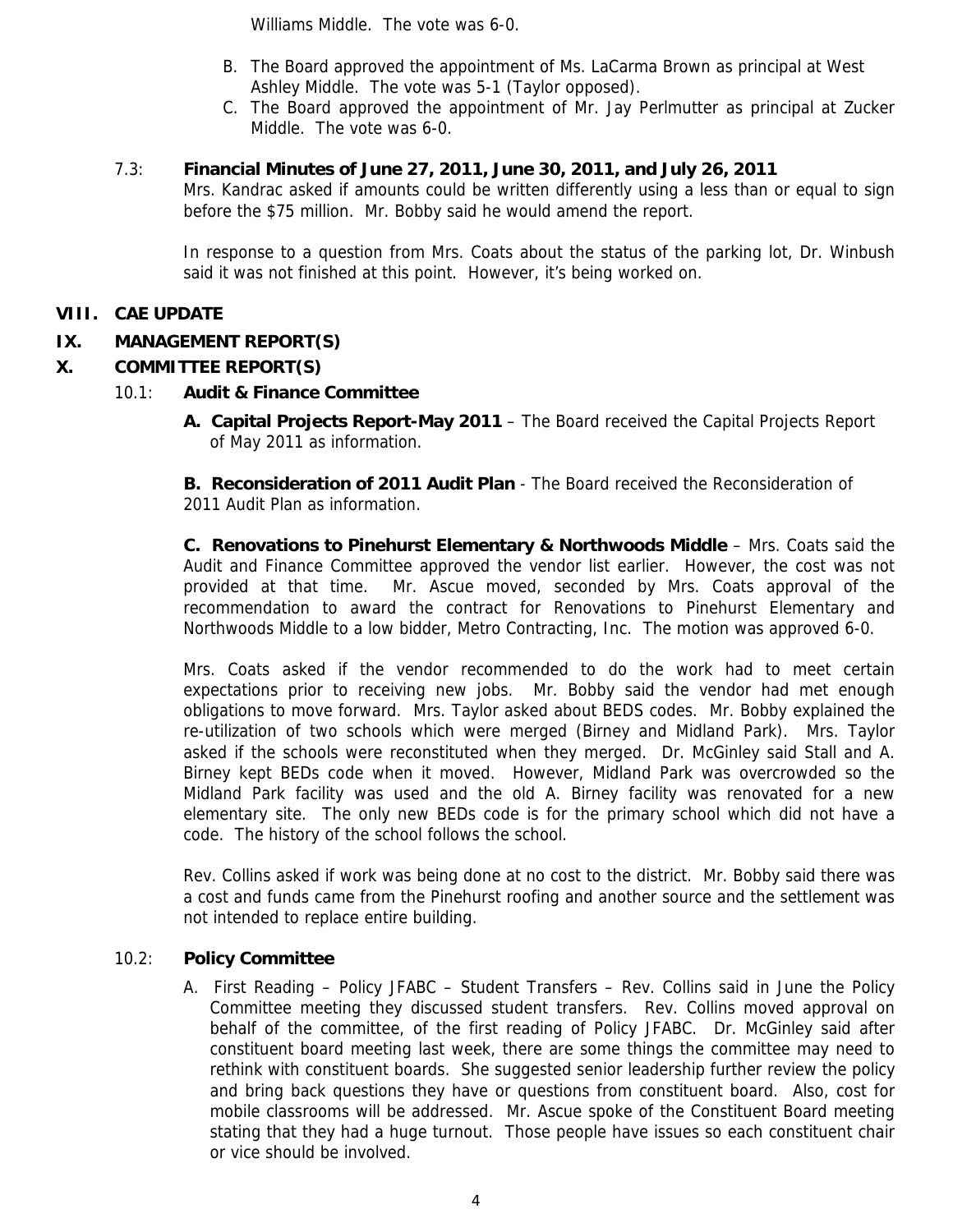Mrs. Coats said the lottery method versus the waiting list should be prioritized so those who get in aren't ones who apply at the last minute. Dr. McGinley said one issue is how to define capacity related to the physical site and program. A common deadline for transfers NCLB, Magnet, Volunteer transfers is needed. Currently, all have different deadlines. Traditionally, magnet schools handled their own acceptance letters. If the district is going to get a better handle on it, all issues must surface and be addressed. Mr. Bobby has developed a flow chart or process. Mr. Fraser suggested it may be necessary to look at it globally and recommend a better process. Rev. Collins said since Policy Committee meetings are publicized, individuals could address concerns at the committee level instead of addressing them at the Board level. The district need to address capacity issues and define capacity and programs each school year. Mr. Fraser said since the policy has greater implications, it may require more than involvement of the committee. Mrs. Taylor suggested these issues be addressed by the Board level. Rev. Collins requested staff provide capacity numbers based on programs at schools. Chairman Fraser asked Mrs. Taylor to postpone until the following week of Sept.  $12<sup>th</sup>$ .

B. First Reading – Policy BDE – Board Committees

Rev. Collins said Mrs. Moffly wanted the last line in red to read "citizen or tax payer may be allowed to speak at committee meeting if recognized by chair for input purposes". The Board discussed the possibility of having community members serve on the committee. Mr. Ascue said there were already experts on committee. Mrs. Kandrac added "also in audience". Mr. Fraser said policy does not prevent the chair from recognizing someone. Mrs. Taylor said a certain core group of citizens are interested in policies. They will not have a vote, but have a voice. Mr. Ascue said if a specialist is invited, it should be listed on the agenda. Dr. McGinley said necessary to have structure and even Board meetings have section for them to address the Board. If not structured visitors could dominate the meeting. Rev. Collins said that would allow other board members to have input. Mr. Fraser suggested the committee agendas have a section for public comments limited to a couple of minutes.

Rev. Collins moved, seconded by Mrs. Kandrac to amend the policy changing the last line to read "or vote of a majority"; the motion was later withdrawn and it was determined that the policy would go back to the committee.

Mrs. Coats said Policy JFAA is mentioned, but it has not had second reading. She suggested the committee review to see which policies hasn't had a second reading.

 C. Health Advisory Committee Revised Bylaws – Mrs. Taylor spoke on behalf of Mrs. Moffly. The Board received a note from Mrs. Moffly to revise the bylaws and a job description for a CCSD liaison to serve as the secretary. Mr. Fraser suggested the bylaws be brought to next meeting.

# **XI. POTENTIAL CONSENT AGENDA ITEMS**

#### **11.1: Extension of 2012-2013 Thanksgiving Holiday – Kandrac, Taylor, Ascue, Moffly & Collins**

Mrs. Kandrac suggested staff issuing a teacher survey prior to considering an extension of the 2012-2013 Thanksgiving Holiday next school year.

#### **11.2: Board Expenditures for FY 2011**

The Board received the Board Expenditures for FY2011 as information.

#### **XII. NEW BUSINESS**

#### **12.1: New Business**

Individual Board members identified the following:

• Coats – IPAD information;